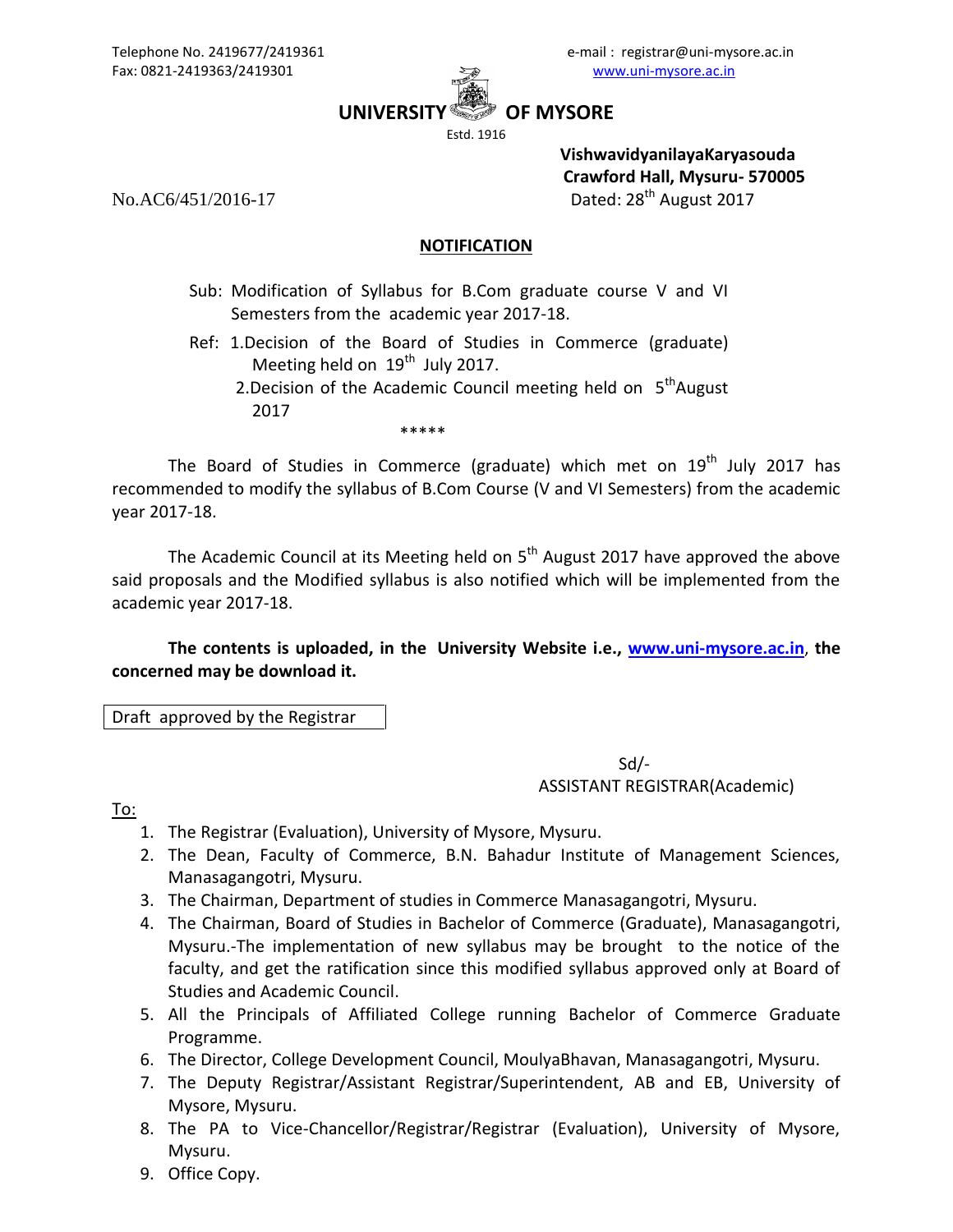## **B.Com V Semester ELECTIVE GROUP (B): BUSINESS TAXATION PAPER-I CORPORATE TAX PLANNING AND INTRODUCTION TO GST**

6 hours per week

| <b>UNITS</b> | <b>EXISTING</b>                                                                            | Modified                                                                                    |
|--------------|--------------------------------------------------------------------------------------------|---------------------------------------------------------------------------------------------|
| $\mathbf I$  | Tax Planning-Introduction, Concept of Tax                                                  |                                                                                             |
|              | Planning, Tax avoidance and Tax evasion,                                                   |                                                                                             |
|              | differences between Tax Planning, Tax                                                      |                                                                                             |
|              | avoidance and Tax Evasion. Case study-                                                     | NO CHANGE                                                                                   |
|              | McDowell & Co Vs CTO. OBJECTIVES                                                           |                                                                                             |
|              | OF Tax planning, Limitations of Tax                                                        |                                                                                             |
|              | planning. (Theory only)                                                                    |                                                                                             |
| $\mathbf{I}$ | Tax Planning with reference to forms of                                                    |                                                                                             |
|              | business organizations $-$ Sole proprietorship                                             |                                                                                             |
|              | Vs Firm, Firm Vs Company-Problems                                                          | NO CHANGE                                                                                   |
|              | Tax Planning with reference to Financial                                                   |                                                                                             |
|              | Decisions- Capital structure<br>Decision,                                                  |                                                                                             |
|              | dividend Decision and Bonus issue-Problems                                                 |                                                                                             |
| III          | Tax Planning with reference to Managerial                                                  |                                                                                             |
|              | Decisions- Purchase of asset out of Own                                                    |                                                                                             |
|              | fund Vs Borrowed fund, own or lease, Hire                                                  | NO CHANGE                                                                                   |
|              | purchase Vs Installment, Make or Buy                                                       |                                                                                             |
|              | decision, Repair or Replace - problems.                                                    |                                                                                             |
| IV           | Tax-Introduction-important<br>Service                                                      | Introduction to GST- Indirect tax Structure                                                 |
|              | definitions-Service Tax Authorities. Service                                               | in India, Issues in Indirect Tax, Rationale                                                 |
|              | tax computation-(a) baking and<br>other                                                    | for Transition to GST.                                                                      |
|              | financial services (b) Advertising Agencies                                                | GST-Meaning, Definition of GST, Types of                                                    |
|              | (c) Cable operators (d) Courier Services (h)                                               | GST, Features of GST, Benefits of GST,                                                      |
|              | Travel and Tour operators (i) Goods service                                                | Problems on Introduction to GST.                                                            |
|              | operators and (j) general Insurance.                                                       |                                                                                             |
| $\mathbf{V}$ | Luxury Tax-Introduction- Registration-Levy                                                 | DEFINITIONS-Actionable claim, Address                                                       |
|              | of taxes on luxuries provided in hotels,                                                   | of<br>Delivery,<br>Aggregate<br>Turnover,                                                   |
|              | Lodging houses, Health clubs and Marriage                                                  | Agriculturist,<br>Associated<br>enterprises,                                                |
|              | halls-computation and payment of Tax.                                                      | Business, GST Council, Credit note and                                                      |
|              |                                                                                            | Debit note, Deemed exports, Draw-back,                                                      |
|              |                                                                                            | Electronic Credit ledger, Exempt Supplies,                                                  |
|              |                                                                                            | service, Input<br>Input, Input<br>Service                                                   |
|              |                                                                                            | Distributor, Input Tax, Input tax Credit,                                                   |
|              |                                                                                            | Intra-state supply of Goods, Job work,                                                      |
|              |                                                                                            | Reverse Charge, Invoice, Composition                                                        |
|              |                                                                                            | Levy, Mixed Supply, outward supply,                                                         |
|              |                                                                                            | Person, Turnover in State.                                                                  |
| VI           |                                                                                            |                                                                                             |
|              | Assessment Procedure-penalties - Interest-<br>Appeals and Revisions in relation to Service | Levy and Collection of Tax: Introduction-<br>Supply- meaning and scope of supply,           |
|              |                                                                                            |                                                                                             |
|              | Tax and Luxury Tax.                                                                        | treatment of mixed and composite supply,                                                    |
|              |                                                                                            | Liability of tax payable person, Rate and<br>value<br>tax,<br>transactions<br>without<br>of |
|              |                                                                                            | for                                                                                         |
|              |                                                                                            | considerations, list of transactions                                                        |
|              |                                                                                            | supply of goods and services and list of                                                    |
|              |                                                                                            | transactions for non-supply of goods and                                                    |
|              |                                                                                            | services, Reverse charge mechanism,.                                                        |
|              |                                                                                            |                                                                                             |